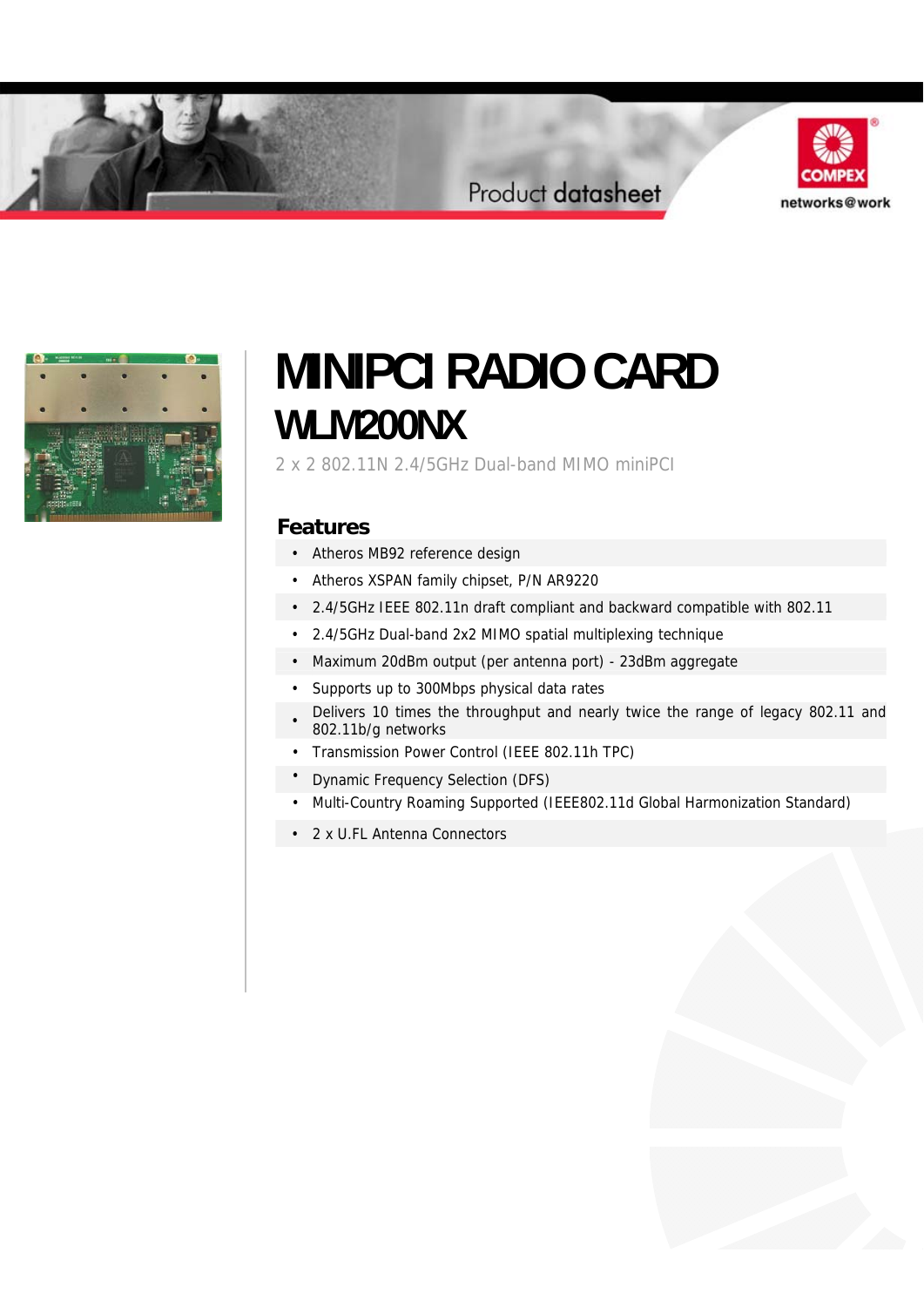|                                             |                                                                                          |                                                                               |        | <b>Technical Specifications</b>                                                           |                                  |  |  |  |       |  |  |
|---------------------------------------------|------------------------------------------------------------------------------------------|-------------------------------------------------------------------------------|--------|-------------------------------------------------------------------------------------------|----------------------------------|--|--|--|-------|--|--|
| <b>Chipset</b>                              | AR9220                                                                                   |                                                                               |        |                                                                                           |                                  |  |  |  |       |  |  |
| <b>Host Interface</b>                       | PCI Interface v2.3 (Type III-A Mini PCI form factor)                                     |                                                                               |        |                                                                                           |                                  |  |  |  |       |  |  |
| Operating<br>Voltage                        | 3.3 VDC                                                                                  |                                                                               |        |                                                                                           |                                  |  |  |  |       |  |  |
|                                             | 11b Cont. Tx @5.5M                                                                       |                                                                               | 2.5W   |                                                                                           |                                  |  |  |  |       |  |  |
|                                             | 11g Cont. Tx @6M                                                                         | 2.5W                                                                          |        |                                                                                           |                                  |  |  |  |       |  |  |
|                                             | 11a Cont. Tx @6M                                                                         |                                                                               | 2.5W   |                                                                                           |                                  |  |  |  |       |  |  |
| Power                                       | 11ng Cont. Tx@HT20 MCS0<br>11ng Cont. Tx@HT40 MCS0                                       | 2.3W                                                                          |        |                                                                                           |                                  |  |  |  |       |  |  |
| Consumption                                 | 11na Cont. Tx@HT20 MCS0                                                                  | 2.3W<br>2.3W                                                                  |        |                                                                                           |                                  |  |  |  |       |  |  |
| [2T2R]                                      | 11na Cont. Tx@HT40 MCS0                                                                  | 2.3W                                                                          |        |                                                                                           |                                  |  |  |  |       |  |  |
|                                             | 11g Cont. Rx                                                                             |                                                                               | 0.9W   |                                                                                           |                                  |  |  |  |       |  |  |
|                                             | 11a Cont. Rx                                                                             |                                                                               | 0.9W   |                                                                                           |                                  |  |  |  |       |  |  |
|                                             | Standby                                                                                  |                                                                               | 0.7W   |                                                                                           |                                  |  |  |  |       |  |  |
| Antenna                                     | 2 x U.FL                                                                                 |                                                                               |        |                                                                                           |                                  |  |  |  |       |  |  |
| Connector                                   |                                                                                          |                                                                               |        |                                                                                           |                                  |  |  |  |       |  |  |
|                                             | IEEE 802.11a :                                                                           | 54Mbps                                                                        | 48Mbps | 36Mbps                                                                                    | 24Mbps   18Mbps   12Mbps   9Mbps |  |  |  | 6Mbps |  |  |
|                                             | IEEE 802.11b:                                                                            | 11Mbps                                                                        |        | 5.5Mbps 2Mbps                                                                             | 1Mbps                            |  |  |  |       |  |  |
| Data Rate                                   | IEEE 802.11g:                                                                            | 54Mbps                                                                        |        | 48Mbps 36Mbps 24Mbps 18Mbps 12Mbps 9Mbps<br>1Nss: 65Mbps @ 800GI, 72.2Mbps @ 400GI (Max.) |                                  |  |  |  | 6Mbps |  |  |
|                                             |                                                                                          | 20MHz                                                                         |        | 2Nss: 130Mbps @ 800GI, 144.4Mbps @ 400GI (Max.)                                           |                                  |  |  |  |       |  |  |
|                                             | IEEE 802.11n :                                                                           |                                                                               |        | 1Nss: 135Mbps @ 800GI, 150Mbps @ 400GI (Max.)                                             |                                  |  |  |  |       |  |  |
|                                             |                                                                                          | 40MHz                                                                         |        | 2Nss: 270Mbps @ 800GI, 300Mbps @ 400GI (Max.)                                             |                                  |  |  |  |       |  |  |
|                                             |                                                                                          | 2.412GHz ~ 2.462GHz (US & Canada)                                             |        |                                                                                           |                                  |  |  |  |       |  |  |
|                                             | <b>IEEE</b><br>802.11b/g:                                                                | 2.412GHz ~ 2.472GHz (Europe)                                                  |        |                                                                                           |                                  |  |  |  |       |  |  |
|                                             |                                                                                          | 2.412GHz ~ 2.484GHz (Japan)                                                   |        |                                                                                           |                                  |  |  |  |       |  |  |
|                                             |                                                                                          | 5.150 ~ 5.350 GHz, 5.470 ~ 5.725 GHz, 5.725 ~ 5.850 GHz (US & Canada)         |        |                                                                                           |                                  |  |  |  |       |  |  |
|                                             | IEEE 802.11a:                                                                            | 5.150 ~ 5.350 GHz, 5.470 ~ 5.725GHz, 5.725 ~ 5.875 GHz (Europe)               |        |                                                                                           |                                  |  |  |  |       |  |  |
| Frequency                                   |                                                                                          | 5.150 ~ 5.250 GHz, 5.250 ~ 5.350GHz, 5.470 ~ 5.725GHz(Japan)                  |        |                                                                                           |                                  |  |  |  |       |  |  |
| Range                                       |                                                                                          | 2.412GHz ~ 2.462GHz(US & Canada)                                              |        |                                                                                           |                                  |  |  |  |       |  |  |
|                                             |                                                                                          | 2.412GHz ~ 2.472GHz (Europe)<br>2.412GHz ~ 2.484GHz (Japan)                   |        |                                                                                           |                                  |  |  |  |       |  |  |
|                                             | IEEE 802.11n                                                                             | 5.150 ~ 5.350 GHz, 5.470 ~ 5.725 GHz, 5.725 ~ 5.850 GHz (US & Canada)         |        |                                                                                           |                                  |  |  |  |       |  |  |
|                                             |                                                                                          | 5.150 ~ 5.350 GHz, 5.470 ~ 5.725GHz, 5.725 ~ 5.875 GHz (Europe)               |        |                                                                                           |                                  |  |  |  |       |  |  |
|                                             |                                                                                          | $5.150 \sim 5.250$ GHz, $5.250 \sim 5.350$ GHz, $5.470 \sim 5.725$ GHz(Japan) |        |                                                                                           |                                  |  |  |  |       |  |  |
| Modulation                                  | OFDM: BPSK, QPSK, 16QAM, 64QAM                                                           |                                                                               |        |                                                                                           |                                  |  |  |  |       |  |  |
| <b>Techniques</b>                           | DSSS: DBPSK, DQPSK, CCK                                                                  |                                                                               |        |                                                                                           |                                  |  |  |  |       |  |  |
|                                             | FCC Part 15.407 (5.150--5.350GHz & 5.470--5.725GHz & 5.725 ~ 5.825GHz),                  |                                                                               |        |                                                                                           |                                  |  |  |  |       |  |  |
|                                             | FCC Part 15.247 (5.725 $\sim$ 5.850GHz),<br>FCC Part 15.247 (2.400 ~ 2.4835GHz),         |                                                                               |        |                                                                                           |                                  |  |  |  |       |  |  |
|                                             | FCC CFR Title 47 Part 15 Subpart C: Section 15.207                                       |                                                                               |        |                                                                                           |                                  |  |  |  |       |  |  |
|                                             | FCC CFR Title 47 Part 15 Subpart C: Section 15.209                                       |                                                                               |        |                                                                                           |                                  |  |  |  |       |  |  |
| Radio & EMC                                 | FCC CFR Title 47 Part 15 Subpart C: 15.215(c)                                            |                                                                               |        |                                                                                           |                                  |  |  |  |       |  |  |
| Certificate                                 | FCC CFR Title 47 Part 15 Subpart B: Class B ANSI C63.4                                   |                                                                               |        |                                                                                           |                                  |  |  |  |       |  |  |
|                                             |                                                                                          | FCC OET 65<br>Limited module level approval.                                  |        |                                                                                           |                                  |  |  |  |       |  |  |
|                                             |                                                                                          |                                                                               |        |                                                                                           |                                  |  |  |  |       |  |  |
|                                             | ETSI, EN 301 893, EN 302 502, EN 300 328, EN 301 489-1/17, EN 50392, EN 55022, EN 55024, |                                                                               |        |                                                                                           |                                  |  |  |  |       |  |  |
|                                             | EN 61000-3-2/3, EN 61000-4-3/4/5/6/11                                                    |                                                                               |        |                                                                                           |                                  |  |  |  |       |  |  |
| <b>RoHS</b>                                 | Yes                                                                                      |                                                                               |        |                                                                                           |                                  |  |  |  |       |  |  |
| Compliance                                  |                                                                                          |                                                                               |        |                                                                                           |                                  |  |  |  |       |  |  |
| <b>Environment</b><br><b>Specifications</b> | Operating: -20°C to 70°C<br>Storage: -40°C to 90°C                                       |                                                                               |        |                                                                                           |                                  |  |  |  |       |  |  |
|                                             | 5% to 95% (non-condensing)                                                               |                                                                               |        |                                                                                           |                                  |  |  |  |       |  |  |
| Humidity                                    |                                                                                          |                                                                               |        |                                                                                           |                                  |  |  |  |       |  |  |
| <b>Dimension</b>                            | 59.6 x 51 x 3 mm                                                                         |                                                                               |        |                                                                                           |                                  |  |  |  |       |  |  |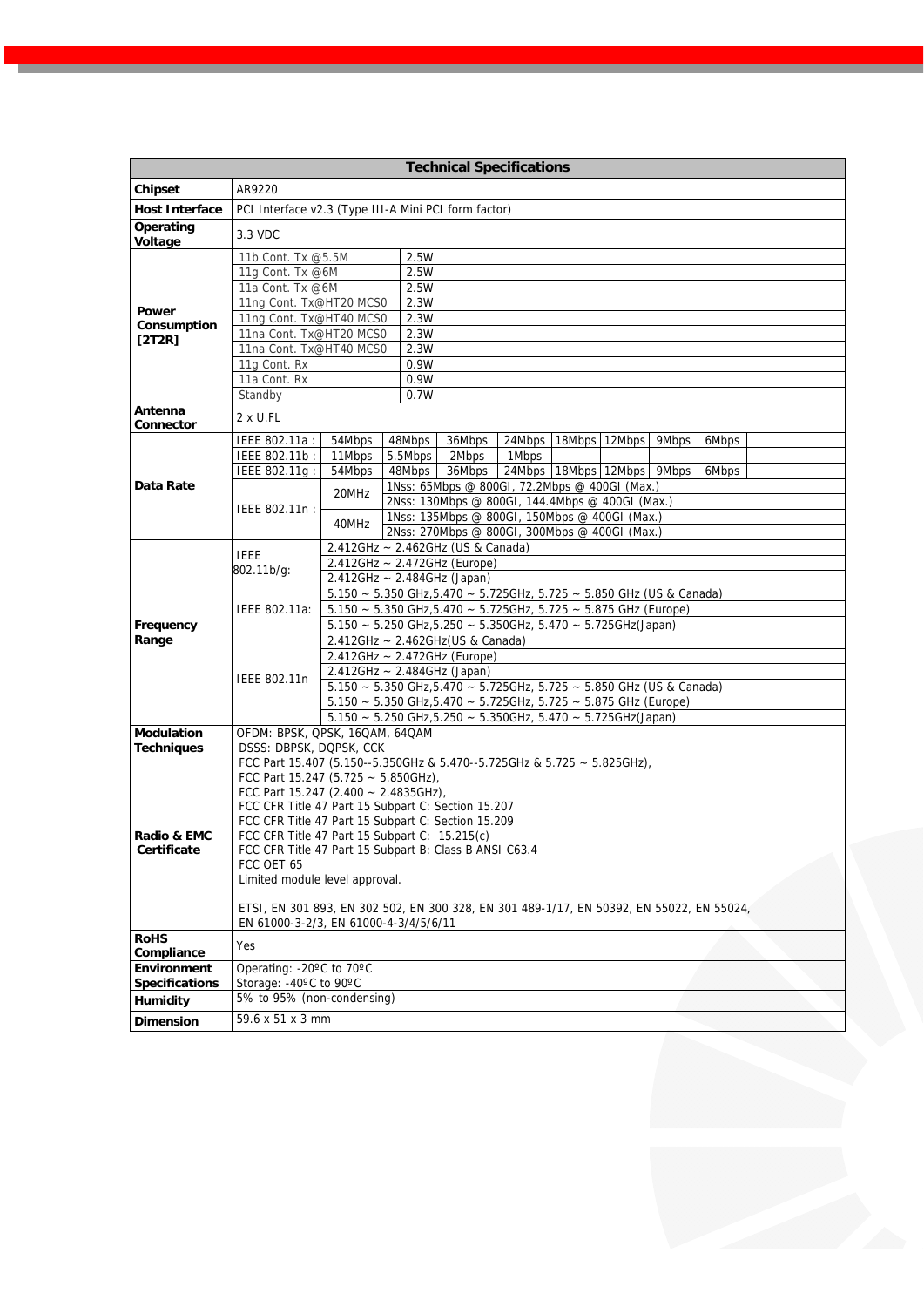|             | WLM200NX MIMO MINIPCI CARD RADIO |                                |                               |                             |  |             |                  |                                |                               |                      |
|-------------|----------------------------------|--------------------------------|-------------------------------|-----------------------------|--|-------------|------------------|--------------------------------|-------------------------------|----------------------|
|             |                                  |                                |                               | <b>TX SPECIFICATIONS</b>    |  |             |                  |                                |                               |                      |
|             | <b>DataRate</b>                  | <b>TX Power</b><br>(per chain) | <b>TX Power</b><br>(2 chains) | <b>Tolerance</b>            |  |             | <b>DataRate</b>  | <b>TX Power</b><br>(per chain) | <b>TX Power</b><br>(2 chains) | <b>Tolerance</b>     |
|             | 6-24Mbps                         | 18dBm                          | 21dBm                         | ±2dB                        |  |             | 6-24Mbps         | 20dBm                          | 23dBm                         | ±2dB                 |
| 802.11a     | 36Mbps                           | 18dBm                          | 21dBm                         | ±2dB                        |  | 802.11b/g   | 36Mbps           | 19.5dBm                        | 22.5dBm                       | ±2dB                 |
|             | 48Mbps                           | 17dBm                          | 20dBm                         | ±2dB                        |  |             | 48Mbps           | 18.5dBm                        | 21.5dBm                       | ±2dB                 |
|             | 54Mbps                           | 16dBm                          | 19dBm                         | ±2dB                        |  |             | 54Mbps           | 17dBm                          | 20dBm                         | ±2dB                 |
|             |                                  |                                |                               |                             |  |             |                  |                                |                               |                      |
|             | <b>DataRate</b>                  | <b>TX Power</b><br>(per chain) | <b>TX Power</b><br>(2 chains) | Tolerance                   |  |             | <b>DataRate</b>  | <b>TX Power</b><br>(per chain) | <b>TX Power</b><br>(2 chains) | <b>Tolerance</b>     |
|             | <b>MCS 0/8</b>                   | 18dbm                          | 21dBm                         | ±2dB                        |  |             | <b>MCS 0/8</b>   | 18dBm                          | 21dBm                         | ±2dB                 |
|             | <b>MCS 1/9</b>                   | 18dbm                          | 21dBm                         | ±2dB                        |  |             | <b>MCS 1/9</b>   | 18dBm                          | 21dBm                         | ±2dB                 |
| 2.4GHz      | <b>MCS 2/10</b>                  | 18dbm                          | 21dBm                         | ±2dB                        |  | 2.4GHz      | <b>MCS 2/10</b>  | 17.5dBm                        | 20.5dBm                       | ±2dB                 |
| 11n         | MCS 3/11                         | 17.5dbm                        | 20.5dBm                       | ±2dB                        |  | 11n         | <b>MCS 3/11</b>  | 17dBm                          | 20dBm                         | ±2dB                 |
| <b>HT20</b> | MCS 4/14                         | 17.5dbm                        | 20.5dBm                       | ±2dB                        |  | <b>HT40</b> | MCS 4/14         | 16.5dBm                        | 19.5dBm                       | ±2dB                 |
|             | MCS 5/13                         | 17dbm                          | 20dBm                         | ±2dB                        |  |             | <b>MCS 5/13</b>  | 16dBm                          | 19dBm                         | ±2dB                 |
|             | MCS 6/14                         | 16dbm                          | 19dBm                         | ±2dB                        |  |             | MCS 6/14         | 15.5dBm                        | 18.5dBm                       | ±2dB                 |
|             | <b>MCS 7/15</b>                  | 15dbm                          | 18dBm                         | ±2dB                        |  |             | MCS 7/15         | 14.5dBm                        | 17.5dBm                       | ±2dB                 |
|             |                                  |                                |                               |                             |  |             |                  |                                |                               |                      |
|             | <b>MCS 0/8</b>                   | 18dBm                          | 21dBm                         | ±2dB                        |  |             | <b>MCS 0/8</b>   | 16.5dBm                        | 19.5dBm                       | ±2dB                 |
|             | <b>MCS 1/9</b>                   | 18dBm                          | 21dBm                         | ±2dB                        |  |             | <b>MCS 1/9</b>   | 16.5dBm                        | 19.5dBm                       | ±2dB                 |
|             | <b>MCS 2/10</b>                  | 17.5dBm                        | 20.5dBm                       | ±2dB                        |  |             | <b>MCS 2/10</b>  | 16.5dBm                        | 19.5dBm                       | ±2dB                 |
| 5GHz        | MCS 3/11                         | 17.5dBm                        | 20.5dBm                       | ±2dB                        |  | 5 GHz       | MCS 3/11         | 16.5dBm                        | 19.5dBm                       | ±2dB                 |
| 11n         | MCS 4/14                         | 16.5dBm                        | 19.5dBm                       | ±2dB                        |  | 11n         | MCS 4/14         | 16.5dBm                        | 19.5dBm                       | ±2dB                 |
| <b>HT20</b> | MCS 5/13                         | 16dBm                          | 19dBm                         | ±2dB                        |  | <b>HT40</b> | <b>MCS 5/13</b>  | 14.5dBm                        | 17.5dBm                       | ±2dB                 |
|             | MCS 6/14                         | 15dBm                          | 18dBm                         | ±2dB                        |  |             | MCS 6/14         | 14dBm                          | 17dBm                         | ±2dB                 |
|             | <b>MCS 7/15</b>                  | 12dBm                          | 15dBm                         | ±2dB                        |  |             | MCS 7/15         | 9dBm                           | 12dBm                         | ±2dB                 |
|             | <b>MCS 7/15</b>                  | 9dBm@5.825GHz                  | 12dBm                         | ±2dB                        |  |             | <b>MCS 7/15</b>  | 7dBm@5.795GHz                  | 10dBm                         | ±2dB                 |
|             |                                  |                                |                               | RX SPECIFICATIONS (802.11b) |  |             |                  |                                |                               |                      |
|             |                                  | <b>DataRate</b>                |                               | Sensitivity<br>(2 chains)   |  |             | <b>Tolerance</b> |                                |                               |                      |
|             | 1M                               |                                |                               | $-94dBm$                    |  |             |                  |                                | ±2dB                          |                      |
| 802.11b     | 5.5M                             |                                |                               |                             |  | -94dBm      |                  |                                | ±2dB                          |                      |
|             |                                  | <b>11M</b>                     |                               |                             |  | $-94dBm$    |                  |                                | ±2dB                          |                      |
|             |                                  |                                |                               |                             |  |             |                  |                                |                               |                      |
|             |                                  |                                |                               | <b>RX SPECIFICATIONS</b>    |  |             |                  |                                |                               |                      |
|             | <b>DataRate</b>                  | Sensitivity<br>(2 chains)      |                               | <b>Tolerance</b>            |  |             | DataRate         |                                | Sensitivity<br>(2 chains)     | <b>Toleran</b><br>ce |
|             | 6M                               | $-94dBm$                       |                               | ±2dB                        |  |             | 6M               | $-94dBm$                       |                               | ±2dB                 |
|             | 9M                               | $-94dBm$                       |                               | ±2dB                        |  | 9M          |                  | $-94dBm$                       | ±2dB                          |                      |
|             | <b>12M</b>                       | $-93dBm$                       |                               | ±2dB                        |  |             | <b>12M</b>       |                                | -93dBm                        |                      |
|             | <b>18M</b>                       | -90dBm                         |                               | ±2dB                        |  |             | <b>18M</b>       |                                | -90dBm                        |                      |
| 802.11a     | 24M                              | $-86dBm$                       |                               | ±2dB                        |  | 802.1g      | 24M              |                                | $-86dBm$                      |                      |
|             | 36M                              | -83dBm                         |                               | ±2dB                        |  |             | 36M              | -83dBm                         |                               | ±2dB<br>±2dB         |
|             | 48M                              | -79dBm                         |                               | ±2dB                        |  |             | 48M              |                                | -80dBm                        |                      |
|             | 54M                              | $-77$ d $Bm$                   |                               | ±2dB                        |  |             | 54M              | $-78$ d $Bm$                   |                               | ±2dB<br>±2dB         |
|             |                                  |                                |                               |                             |  |             |                  |                                |                               |                      |
|             | MCS <sub>0</sub>                 | -93dBm                         |                               | ±2dB                        |  |             | MCS <sub>0</sub> |                                | -90dBm                        | ±2dB                 |
|             | MCS1                             | $-92$ d $Bm$                   |                               | ±2dB                        |  |             | MCS1             |                                |                               | ±2dB                 |
|             | MCS <sub>2</sub>                 | -90dBm                         |                               | ±2dB                        |  |             | MCS <sub>2</sub> | -89dBm<br>-87dBm               |                               | ±2dB                 |
| 2.4GHz      | MCS3                             | $-86$ d $Bm$                   |                               | ±2dB                        |  | $2.4$ GHz   | MCS3             | $-84dBm$                       |                               | ±2dB                 |
| 11n         | MCS4                             | $-83dBm$                       |                               | ±2dB                        |  | 11n         | MCS4             |                                |                               | ±2dB                 |
| <b>HT20</b> | MCS5                             | -78dBm                         |                               | ±2dB                        |  | <b>HT40</b> | MCS5             |                                | $-80$ d $Bm$<br>-76dBm        |                      |
|             | MCS6                             | $-77$ d $Bm$                   |                               | ±2dB                        |  |             | MCS6             |                                | $-74dBm$                      |                      |
|             | MCS7                             | $-74dBm$                       |                               | ±2dB                        |  |             | MCS7             |                                |                               | ±2dB<br>±2dB         |
| $-72dBm$    |                                  |                                |                               |                             |  |             |                  |                                |                               |                      |
|             | MCS0                             | -93dBm                         |                               | ±2dB                        |  |             | MCS <sub>0</sub> |                                |                               | ±2dB                 |
|             | MCS1                             | $-91dBm$                       |                               | ±2dB                        |  |             | MCS1             | -90dBm<br>-88dBm               |                               | ±2dB                 |
|             | MCS2                             | $-87dBm$                       |                               | ±2dB                        |  |             | MCS2             | $-85dBm$                       |                               | ±2dB                 |
| 5 GHz       | MCS3                             | $-85$ d $Bm$                   |                               | ±2dB                        |  | 5 GHz       | MCS3             |                                | $-82dBm$                      | ±2dB                 |
| 11n         | MCS4                             | -82dBm                         |                               | ±2dB                        |  | 11n         | MCS4             |                                | -80dBm                        | ±2dB                 |
| <b>HT20</b> | MCS5                             |                                |                               | ±2dB                        |  | <b>HT40</b> | MCS5             |                                | $-76$ d $Bm$                  | ±2dB                 |
|             | MCS6                             | -78dBm<br>$-77$ d $Bm$         |                               | ±2dB                        |  |             | MCS6             |                                | $-74dBm$                      | ±2dB                 |
|             | MCS7                             | $-74dBm$                       |                               | ±2dB                        |  |             | MCS7             |                                | $-72$ d $Bm$                  | ±2dB                 |
|             |                                  |                                |                               |                             |  |             |                  |                                |                               |                      |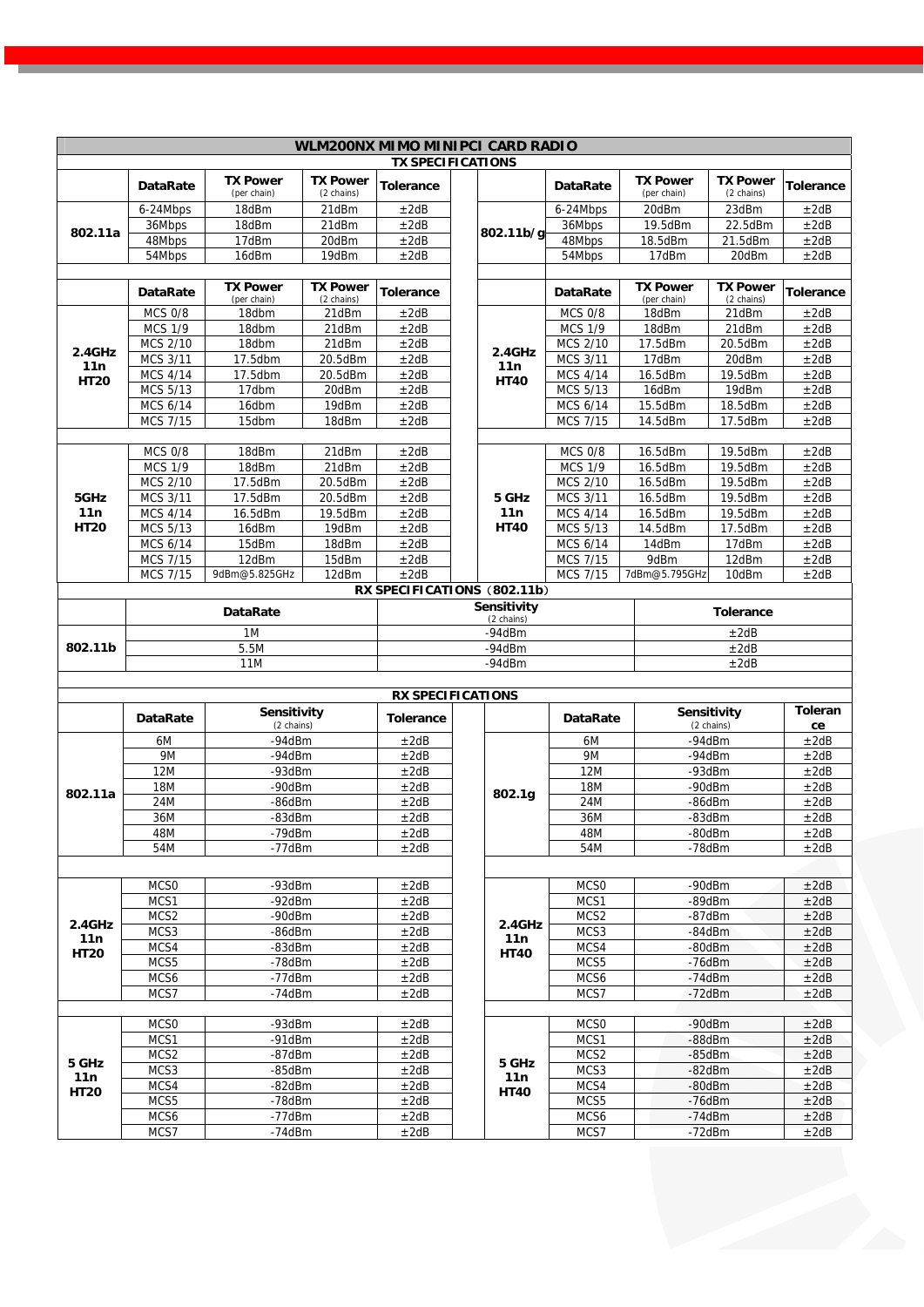| <b>Ordering Information</b> |
|-----------------------------|

| oracinig mornianon |                     |                                                                 |
|--------------------|---------------------|-----------------------------------------------------------------|
| <b>CODES</b>       | <b>SPEED</b>        | <b>Carton Dimension</b>                                         |
| WLM200NX 6AA1100   | Up to 300Mbps       |                                                                 |
|                    | physical data rates | For 50pcs (pcs/ctn), 0.40m $*$ 0.22m $*$ 0.085m / 0.006 = 1.5KG |
| WLM200NX 6AA1300   | Up to 300Mbps       | For 250pc (pcs/ctn), 0.45m $*$ 0.45m $*$ 0.24m / 0.006 = 8.1KG  |
|                    | physical data rates |                                                                 |

 Configurations are subjected to change without notice, Please contact Compex sales representatives for other available configurations

#### **Dimensions Drawing**